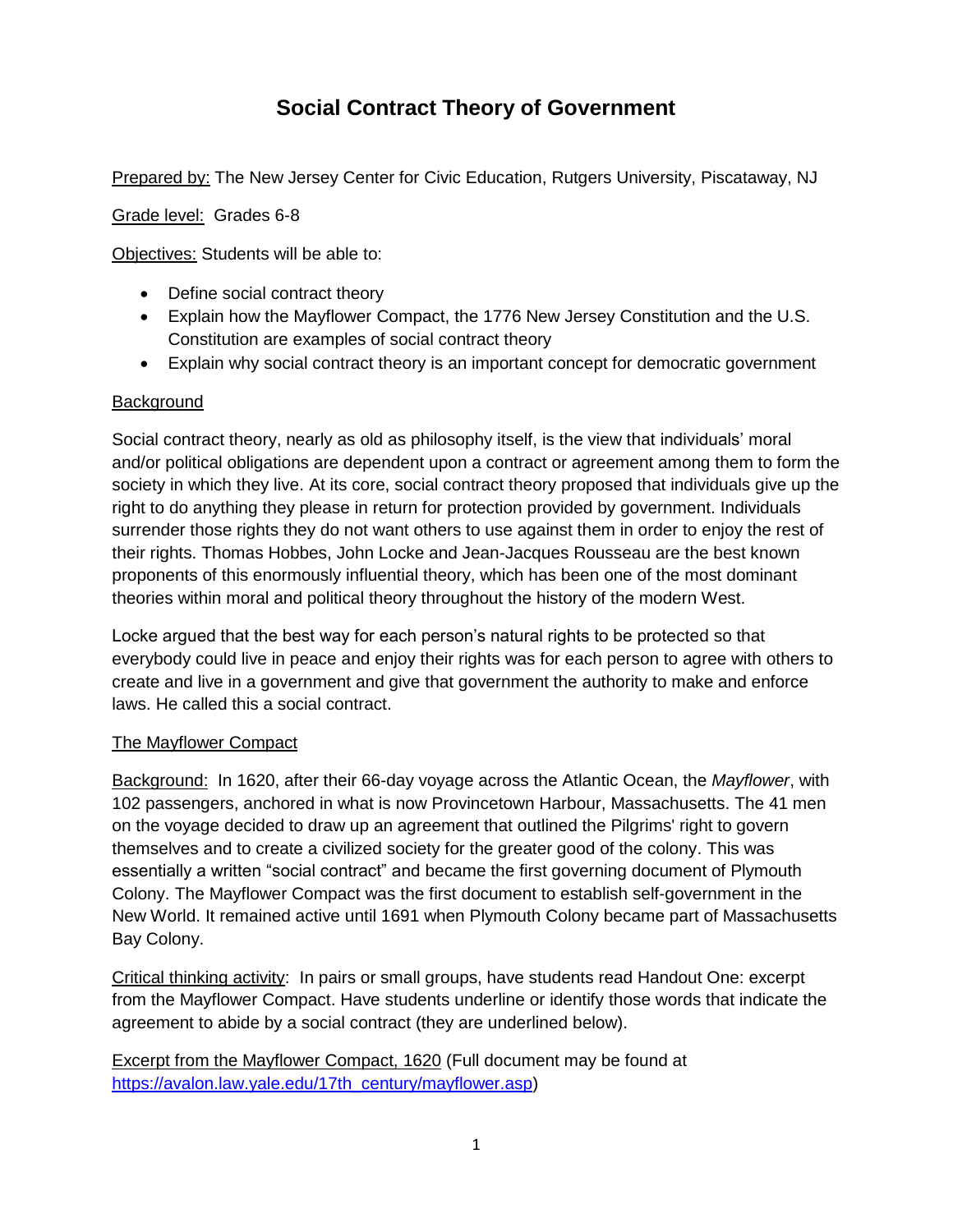*"In the name of God, Amen. We, whose names are underwritten, the loyal subjects of our dread Sovereign Lord King James, by the Grace of God, of Great Britain, France, and Ireland, King, defender of the Faith, etc.*

*Having undertaken, for the Glory of God, and advancements of the Christian faith and honor of our King and Country, a voyage to plant the first colony in the Northern parts of Virginia, do by these presents, solemnly and mutually, in the presence of God, and one another, covenant and combine ourselves together into a civil body politic; for our better ordering, and preservation and furtherance of the ends aforesaid; and by virtue hereof to enact, constitute, and frame, such just and equal laws, ordinances, acts, constitutions, and offices, from time to time, as shall be thought most meet and convenient for the general good of the colony; unto which we promise all due submission and obedience.*

In witness whereof we have hereunto subscribed our names at Cape Cod the 11th of November, in the year of the reign of our Sovereign Lord King James, of England, France, and Ireland, the eighteenth, and of Scotland the fifty-fourth, 1620."

Ask: What are the active words or phrases that established a social contract?

"covenant and combine ourselves together into a civil body politic" "for our better ordering and preservation"

#### State Constitutions

After the Declaration of Independence, the former colonies were asked to create new state governments. The state constitutions that were written all included social contract language, making it clear that the people agreed to form a government to protect their natural rights.

Critical thinking activity: Have students read the following Preamble from the New Jersey Constitution of July 2, 1776 and work in pairs or small groups to identify those words that indicate their agreement to abide by a social contract (they are underlined below). What are the active words or phrases that established a social contract?

#### Excerpt from New Jersey Constitution, July 2, 1776

*Preamble*

*"WHEREAS all the constitutional authority ever possessed by the kings of Great Britain over these colonies, or their other dominions, was, by compact, derived from the people, and held of them, for the common interest of the whole society; allegiance and protection are, in the nature of things, reciprocal ties; each equally depending upon the other, and liable to be dissolved by the others being refused or withdrawn. And whereas George the Third, king of Great Britain, has refused protection to the good people of these colonies; and, by assenting to sundry acts of the British parliament, attempted to subject them to the absolute dominion of that body; and has also made war upon them, in the most cruel and unnatural manner, for no other cause, than asserting their just rights-all civil authority under him is necessarily at an end, and a dissolution of government in each colony has consequently taken place.*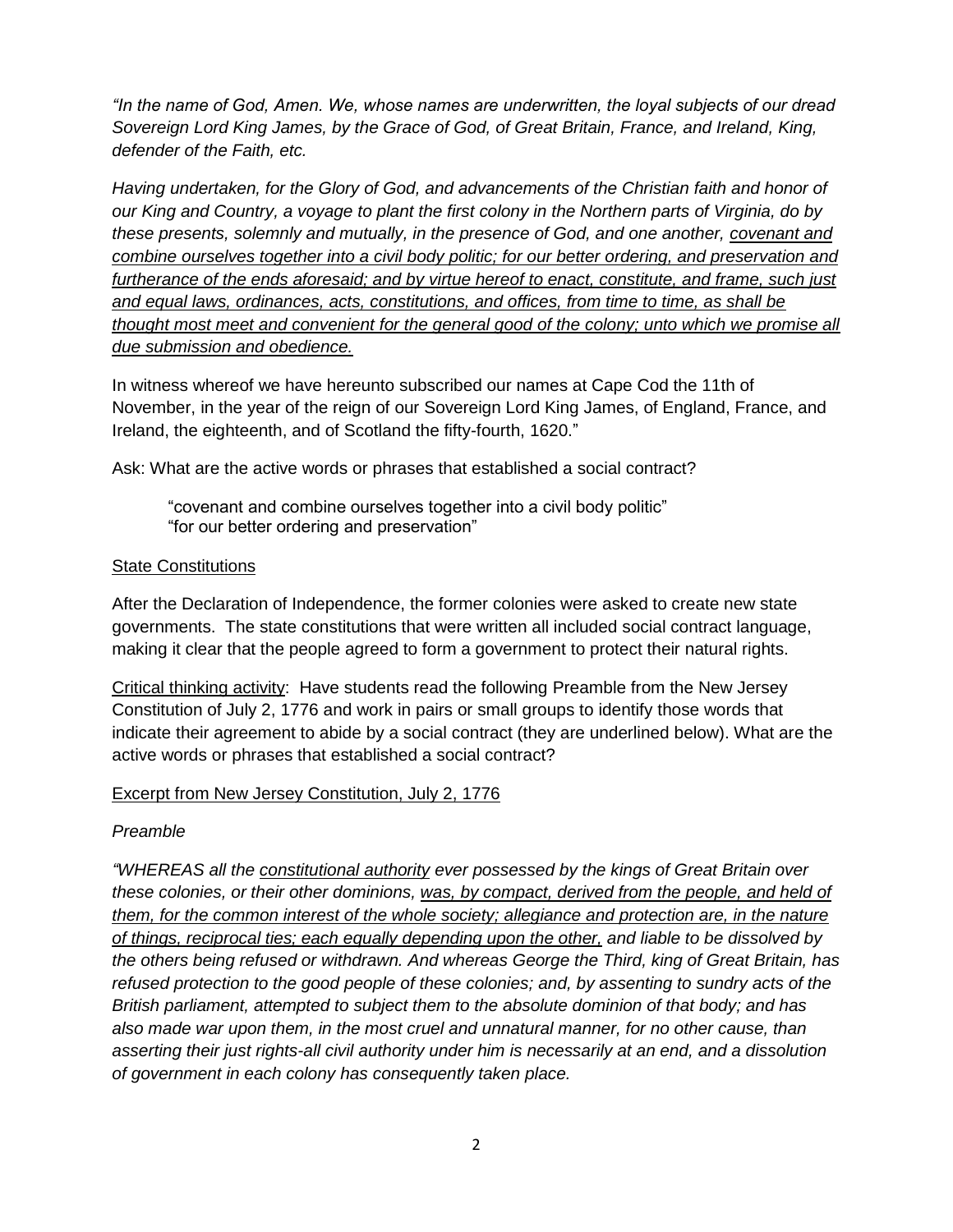*And whereas, In the present deplorable situation of these colonies, exposed to the fury of a cruel and relentless enemy, some form of government is absolutely necessary, not only for the preservation of good order, but also the more effectually to unite the people, and enable them to exert their whole force in their own necessary defence: and as the honorable the continental congress, the supreme council of the American colonies, has advised such of the colonies as have not yet gone into measures, to adopt for themselves, respectively, such government as shall best conduce to their own happiness and safety, and the well-being of America in general:- We, the representatives of the colony of New Jersey, having been elected by all the counties, in the freest manner, and in congress assembled, have, after mature deliberations, agreed upon a set of charter rights and the form of a Constitution, in manner following, viz.* 

#### United States Constitution

The Framers at the Federal Convention in 1787 used the idea of a social contract to get the Constitution approved by the people through special conventions of delegates elected in each state for the specific purpose of approving the Constitution. The social contract is reflected in the Preamble to the Constitution, which declares that "We the People" are establishing a constitution to create a government and summarizing its goals or purposes.

### *Preamble*

*"We the People of the United States, in Order to form a more perfect Union, establish Justice, insure domestic Tranquility, provide for the common defense, promote the general Welfare, and secure the Blessings of Liberty to ourselves and our Posterity, do ordain and establish this Constitution for the United States…"*

Critical Thinking Activity: So what makes a social contract? Compare the Mayflower Compact, the Preamble to New Jersey's 1776 Constitution and the Preamble to the U.S. Constitution and draw conclusions about their similarities as social contracts.

- 1. They will all written by groups convened
- 2. They all list the need for/purposes of government—("for our better order", "for the preservation of good order," "to insure domestic tranquility")
- 3. They were all signed and/or approved (shows "consent of the governed" and creates a "contract").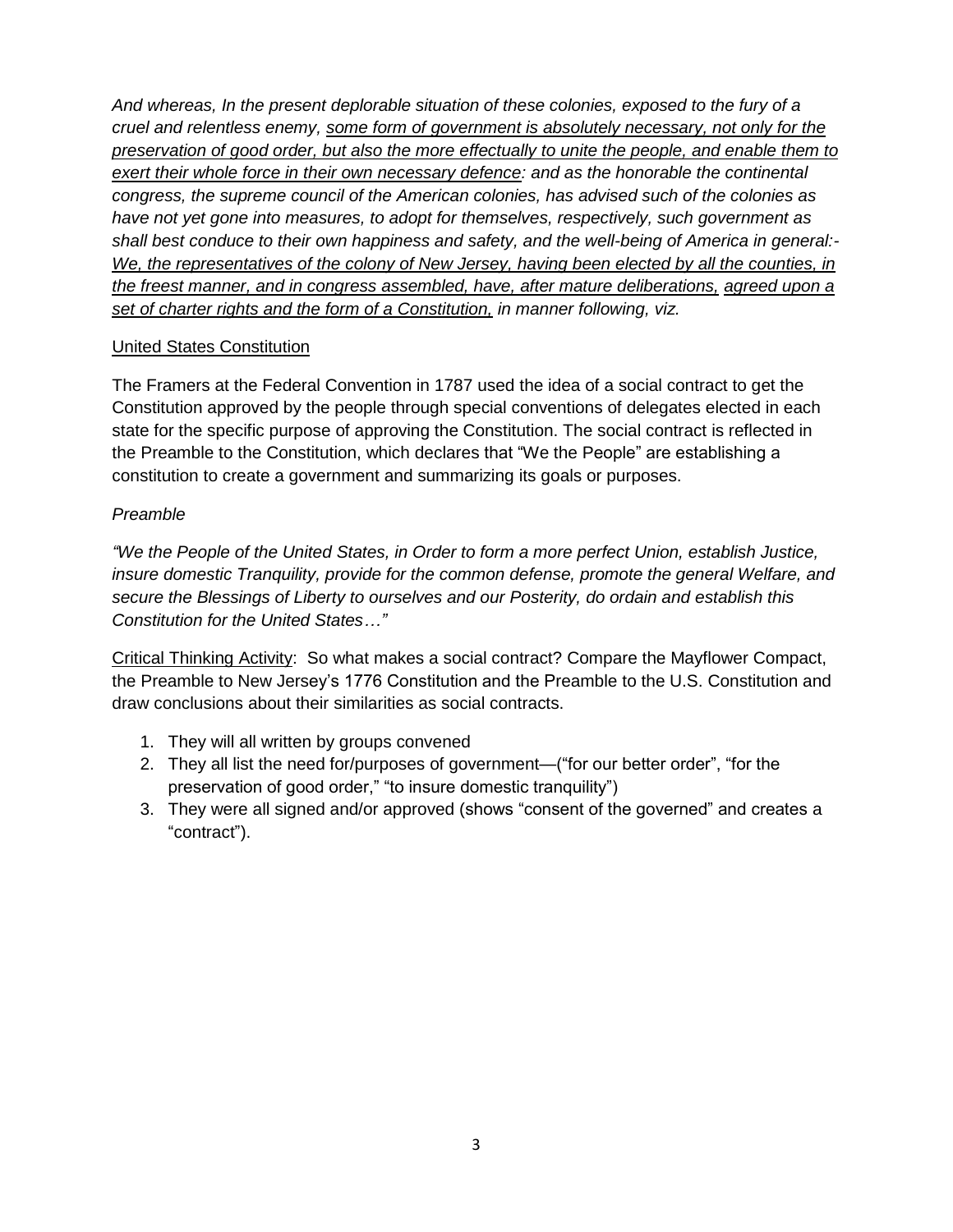Handout One: Excerpt from the Mayflower Compact, 1620 (Full document may be found at [https://avalon.law.yale.edu/17th\\_century/mayflower.asp\)](https://avalon.law.yale.edu/17th_century/mayflower.asp)

"In the name of God, Amen. We, whose names are underwritten, the loyal subjects of our dread Sovereign Lord King James, by the Grace of God, of Great Britain, France, and Ireland, King, defender of the Faith, etc.

Having undertaken, for the Glory of God, and advancements of the Christian faith and honor of our King and Country, a voyage to plant the first colony in the Northern parts of Virginia, do by these presents, solemnly and mutually, in the presence of God, and one another, covenant and combine ourselves together into a civil body politic; for our better ordering, and preservation and furtherance of the ends aforesaid; and by virtue hereof to enact, constitute, and frame, such just and equal laws, ordinances, acts, constitutions, and offices, from time to time, as shall be thought most meet and convenient for the general good of the colony; unto which we promise all due submission and obedience.

In witness whereof we have hereunto subscribed our names at Cape Cod the 11th of November, in the year of the reign of our Sovereign Lord King James, of England, France, and Ireland, the eighteenth, and of Scotland the fifty-fourth, 1620."

What are the active words or phrases that established a social contract?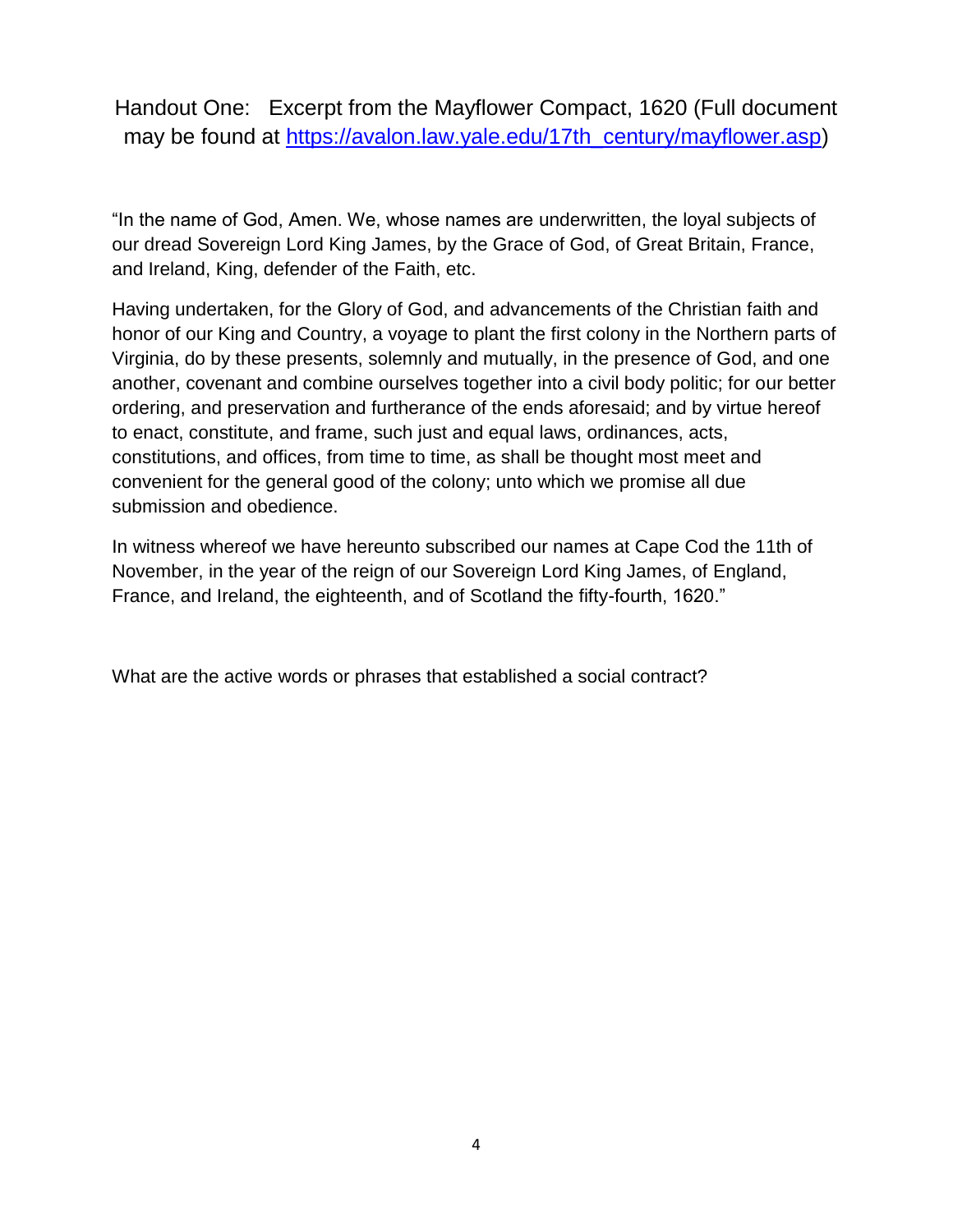Handout Two: Excerpt from New Jersey Constitution, July 2, 1776 (full document may be found at [https://avalon.law.yale.edu/18th\\_century/nj15.asp\)](https://avalon.law.yale.edu/18th_century/nj15.asp)

## Preamble

"WHEREAS all the constitutional authority ever possessed by the kings of Great Britain over these colonies, or their other dominions, was, by compact, derived from the people, and held of them, for the common interest of the whole society; allegiance and protection are, in the nature of things, reciprocal ties; each equally depending upon the other, and liable to be dissolved by the others being refused or withdrawn. And whereas George the Third, king of Great Britain, has refused protection to the good people of these colonies; and, by assenting to sundry acts of the British parliament, attempted to subject them to the absolute dominion of that body; and has also made war upon them, in the most cruel and unnatural manner, for no other cause, than asserting their just rights-all civil authority under him is necessarily at an end, and a dissolution of government in each colony has consequently taken place.

And whereas, In the present deplorable situation of these colonies, exposed to the fury of a cruel and relentless enemy, some form of government is absolutely necessary, not only for the preservation of good order, but also the more effectually to unite the people, and enable them to exert their whole force in their own necessary defence: and as the honorable the continental congress, the supreme council of the American colonies, has advised such of the colonies as have not yet gone into measures, to adopt for themselves, respectively, such government as shall best conduce to their own happiness and safety, and the well-being of America in general:-We, the representatives of the colony of New Jersey, having been elected by all the counties, in the freest manner, and in congress assembled, have, after mature deliberations, agreed upon a set of charter rights and the form of a Constitution, in manner following, viz.

What are the active words or phrases that established a social contract?